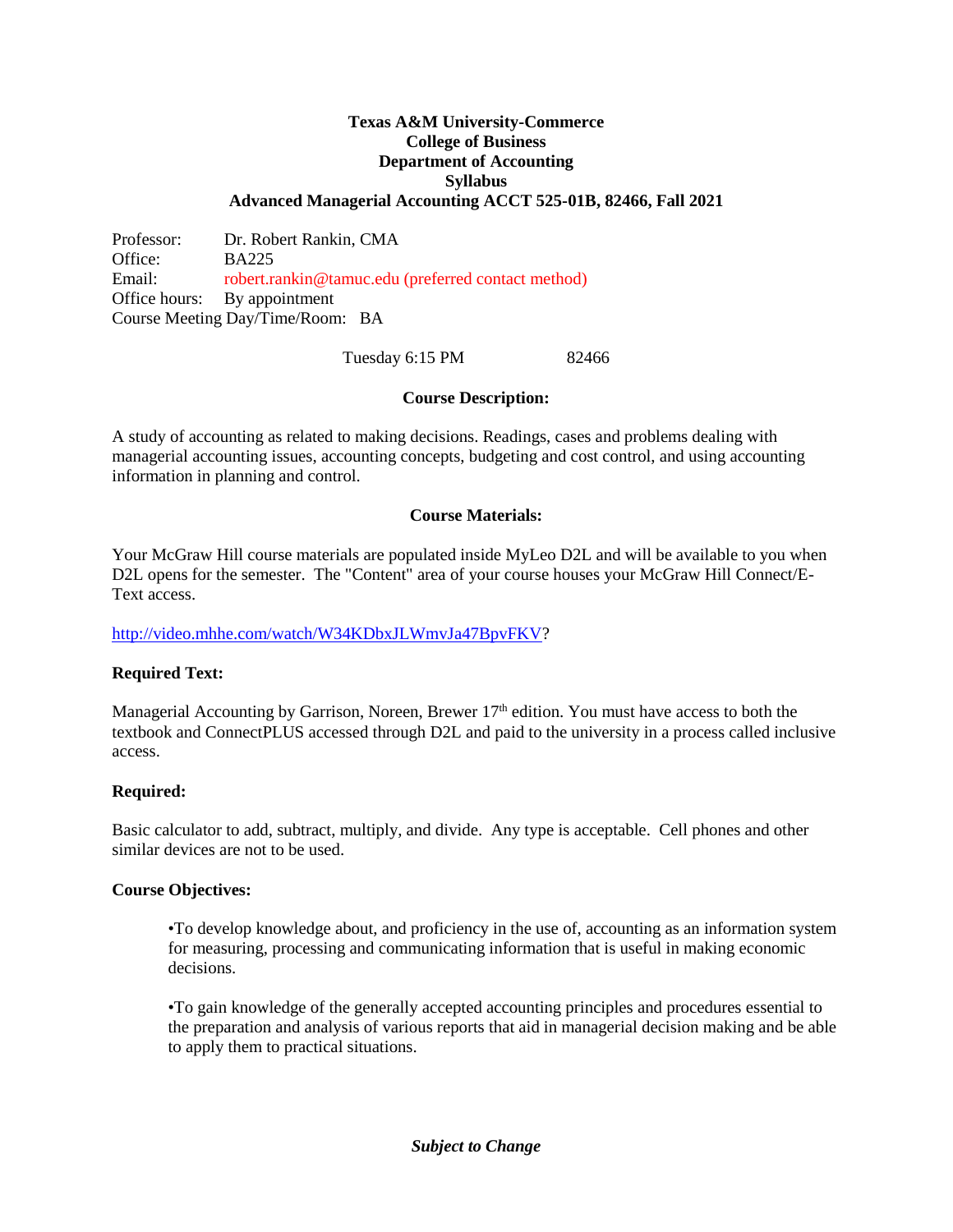#### *Course Embedded Assessment Objectives:*

- Understand the role of managerial accountants in corporate governance and decision-making.
- Provide information to managers to help them make decisions.
- Provide information to managers to control other managers and employees.

### *Program Objectives:*

- Graduates will be effective communicators.
- Graduates will demonstrate business ethical awareness.
- Graduates will demonstrate cultural awareness and a global perspective.
- Graduates will be analytical problem solvers.
- Graduates will be technically proficient and prepared to roles in the accounting profession.

#### **Student Responsibilities:**

- 1. Read assigned material and watch all videos on schedule.
- 2. Prepare for examinations, and quizzes.

### **Teaching Procedures**

The class will be conducted with prerecorded lectures posted to D2L and class live conducted in D2L to review homework problems. Be prepared to discuss and ask questions about the material assigned for each class period. This will require that you read the material prior to the class period during which it will be discussed. Although many of the issues covered in the readings will be discussed in class, all the areas covered in the readings will not be part of class discussion. You are encouraged to participate in class live sessions.

#### **General Class Rules**

•Homework, quizzes, and papers cannot be made up.

•I do not accept late work.

#### **Course Evaluation**

Your final grade will be based upon the following items:

#### *Possible Points:*

| <b>Activity</b>                   | Points per | <b>Total Points</b> | <b>Percent</b> |
|-----------------------------------|------------|---------------------|----------------|
| Homework (11) Connect             | 10         | 110                 | 14             |
| Quizzes (11) Connect              | 10         | 110                 | 14             |
| Qualitative/Quantitative Paper    |            | 50                  | 6              |
| <b>Misallocation Dilemma Case</b> |            | 50                  | 6              |
| Wheels of Fortune Case            |            | 100                 | 13             |
| <b>Chicken Sensations Case</b>    |            | 100                 | 13             |
| Crossroads Case                   |            | 150                 | 19             |
| <b>Introduction Paper</b>         |            | 10                  | 10             |
| Participation                     |            | <u>100</u>          | <u>13</u>      |
| <b>Total</b>                      |            | <u>780</u>          |                |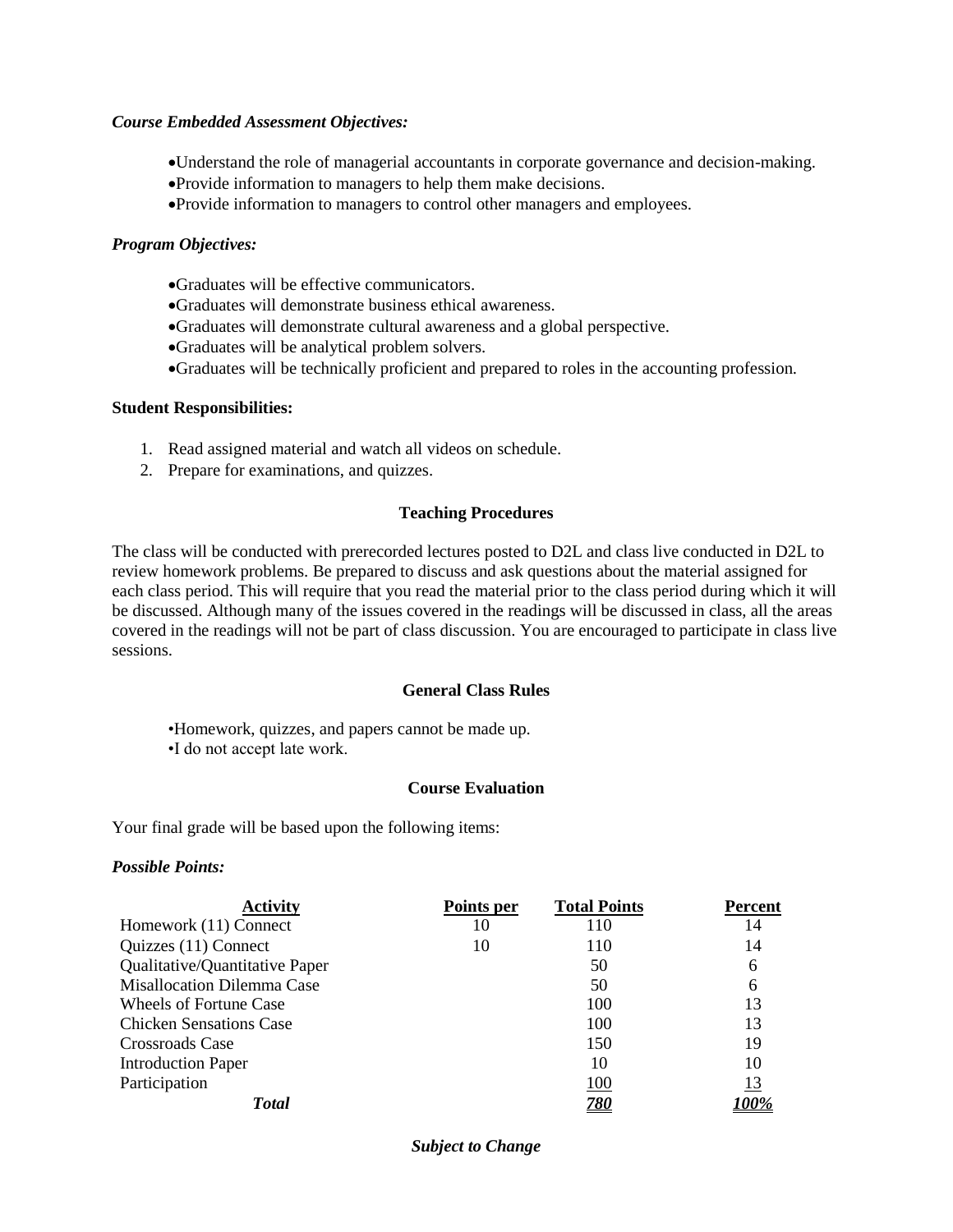# •Homework to be completed in Connect •Quizzes to be completed in Connect

•All grades will be maintained in D2L

# *Grade Determination:*

| $89.5\%$ – or above A |
|-----------------------|
| $79.5\% - 89.4\% = B$ |
| $69.5\% - 79.4\% = C$ |
| $59.5\% - 69.4\% = D$ |
| 59.4% or below = $F$  |
|                       |

### **Class Schedule:**

| Dates   | <b>Topic</b>                                                   |  |
|---------|----------------------------------------------------------------|--|
| Week 1  | Chapter 1: Introduction to Cost/Managerial Accounting Concepts |  |
| Week 2  | Chapter 2: Job Order Costing – Unit Product Cost               |  |
|         | Qualitative/Quantitative Paper                                 |  |
| Week 3  | Chapter 3: Job-Order Costing – Cost Flow                       |  |
|         | <b>Misallocation Dilemma Case</b>                              |  |
| Week 4  | <b>Chapter 4: Process Costing</b>                              |  |
| Week 5  | Chapter 5: CVP Analysis                                        |  |
| Week 6  | Chapter 6: Variable Costing & Segment Reporting                |  |
|         | <b>Wheels of Fortune Case</b>                                  |  |
| Week 7  | Chapter 7: Activity-Based Costing                              |  |
| Week 8  | Chapter 10: Standard Costs                                     |  |
| Week 9  | Chapter 11 Responsibility Accounting                           |  |
|         | <b>Chicken Sensations Case</b>                                 |  |
| Week 10 | Chapter 13 Differential Analysis                               |  |
| Week 11 | Chapter 14: Capital Budgeting                                  |  |
|         | Crossroads Case                                                |  |

## **CPA Exam Candidates - State of Texas**

*Candidates who desire to sit for the CPA in Texas must meet the following educational criteria:* 

1) Have a bachelor's degree

2) Completed 150 semester hours of courses

3) Included in the 150 semester hours, 30 of upper level accounting courses

4) 3-semester credit hours of approved ethics *(does not count towards upper level accounting courses)*

5) 2-semester credit hours of approved communication

6) 2-semester credit hours of approved accounting research (ACCT 595)

For more information visit Exam/Qualification on the State Board's website:<http://www.tsbpa.state.tx.us/>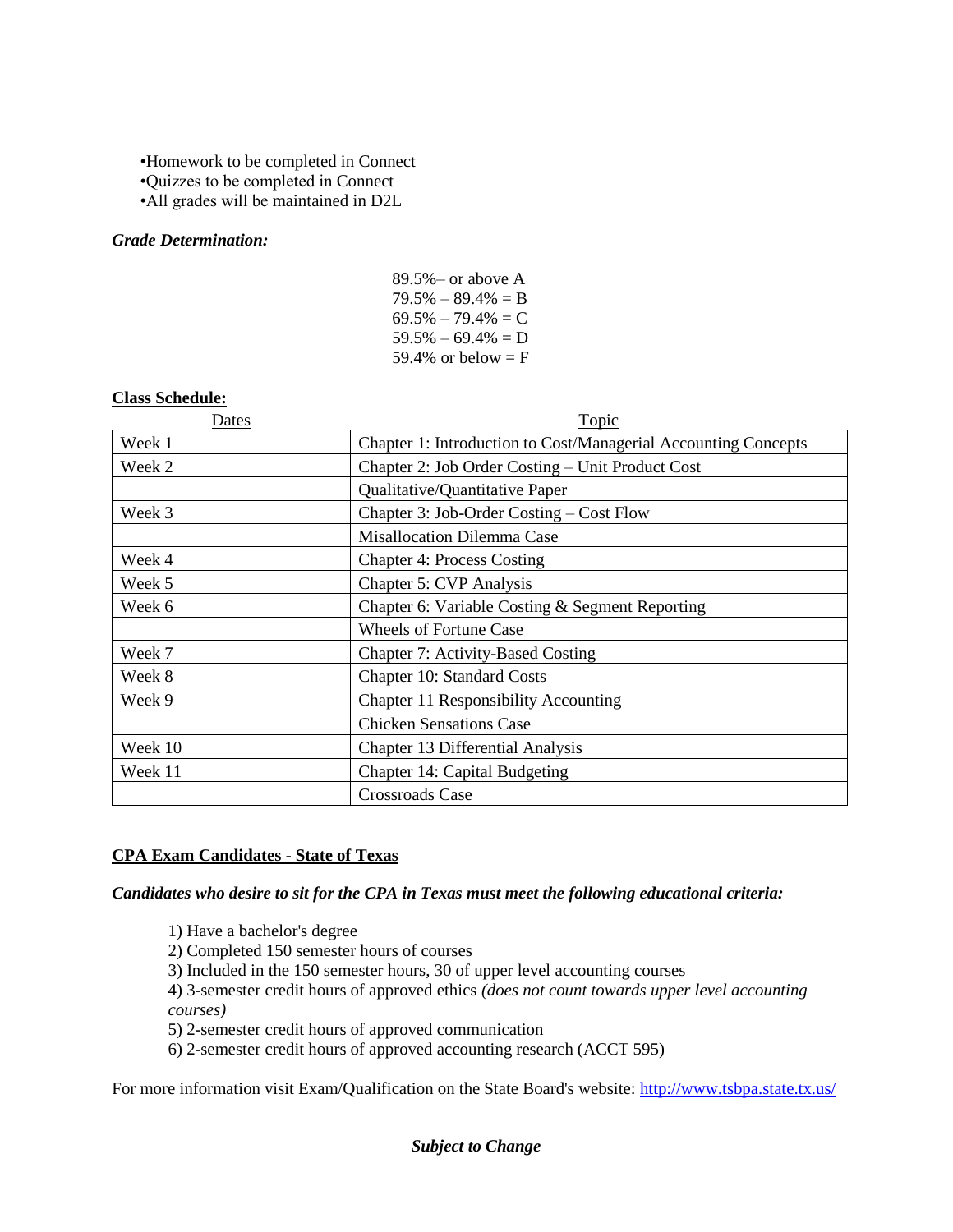# **University Policies and Procedures**

## **Academic Honesty Policy**

The College of Business at Texas A  $\&$  M University-Commerce will strive to be recognized as a community with legal, ethical, and moral principles and to practice professionalism in all that we do. Failure to abide by these principles will result in sanctions up to and including dismissal. Five different types of activities that will bring sanctions are as follows:

*Illegal activity:–* Violation of any local, state, or federal laws that prohibit the offender from performance of his or her duty.

*Dishonest Conduct:* Seeking or obtaining unfair advantage by stealing or receiving copies of tests or intentionally preventing others from completing their work. In addition, falsifying of records to enter or complete a program will also be considered dishonest conduct.

*Cheating:* The unauthorized use of another's work and reporting it as your own. You are specifically prohibited from submitting homework that was covered in class that you did not complete. .

*Plagiarism:* Using someone else's ideas and not giving proper credit.

*Collusion:* Acting with others to perpetrate any of the above actions regardless of personal gain.

## **Ethics**

Integrity is the hallmark of the accounting profession and will be stressed throughout the course. Any type of student breach of ethics, including but not limited to: illegal activity, dishonest conduct, cheating, plagiarism, or collusion, will result in failure of assignment or exam (F) (zero points) and/or further academic sanction (i.e. failure of course (F), dismissal from class and/or referral to Dean of the College of Business).

"All students enrolled at the University shall follow the tenets of common decency and acceptable behavior conducive to a positive learning environment." (See Student's Guide Handbook, Policies and Procedures, Conduct).

# **A&M Commerce Supports Students' Mental Health**

The Counseling Center at A&M-Commerce, located in the Halladay Building, Room 203, offers counseling services, educational programming, and connection to community resources for students. Students have 24/7 access to the Counseling Center's crisis assessment services by calling 903-886-5145. For more information regarding Counseling Center events and confidential services, please visit [www.tamuc.edu/counsel](http://www.tamuc.edu/counsel)

# **Students with Disabilities**

The Americans with Disabilities Act (ADA) is a federal anti-discrimination statute that provides comprehensive civil rights protection for persons with disabilities. Among other things, this legislation requires that all students with disabilities be guaranteed a learning environment that provides for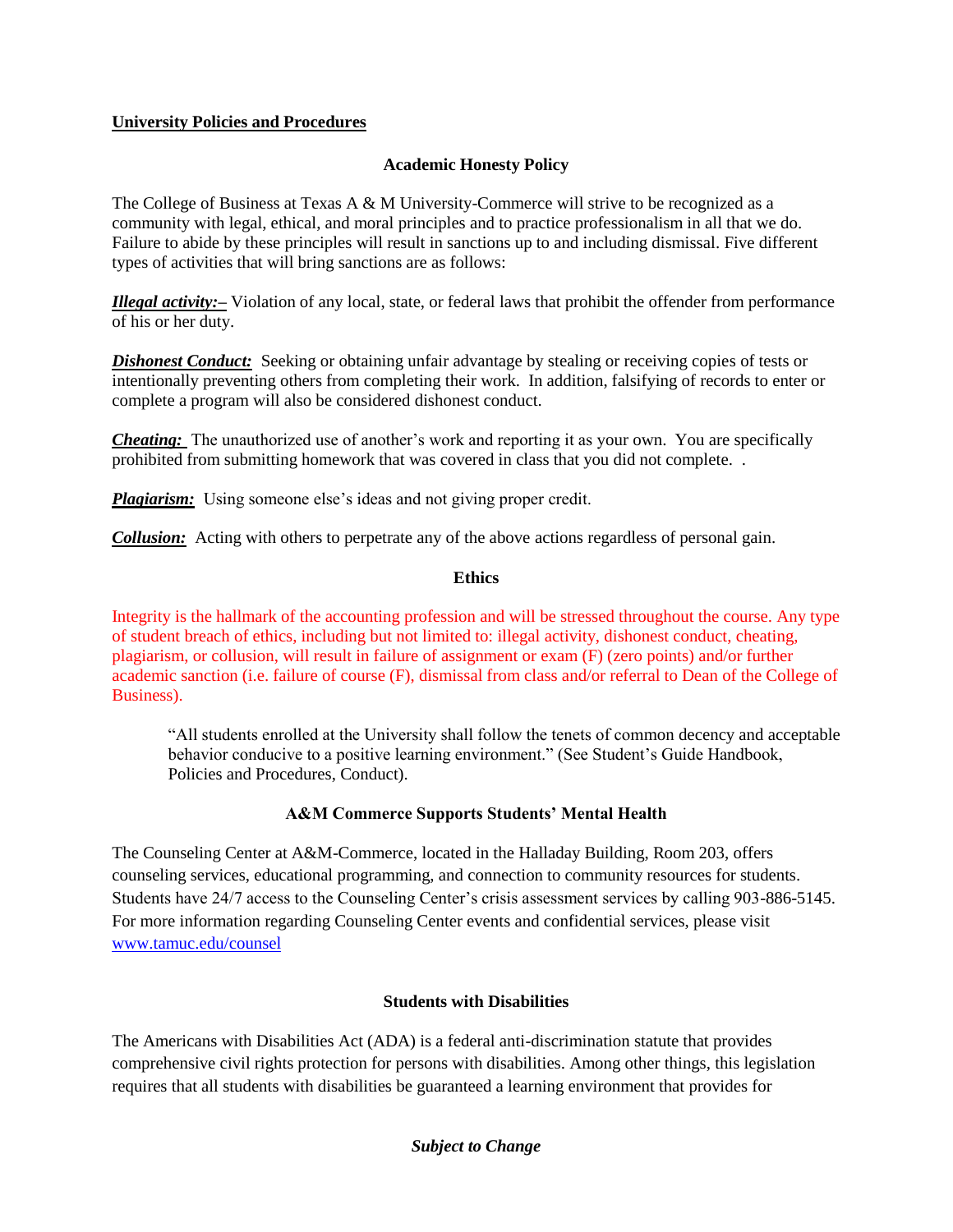reasonable accommodation of their disabilities. If you have a disability requiring an accommodation, please contact:

# **Office of Student Disability Resources and Services**

Texas A&M University-Commerce Gee Library- Room 162 Phone (903) 886-5150 or (903) 886-5835 Fax (903) 468-8148

Email: [studentdisabilityservices@tamuc.edu](mailto:studentdisabilityservices@tamuc.edu) Website: [Office of Student Disability Resources and Services](http://www.tamuc.edu/campusLife/campusServices/studentDisabilityResourcesAndServices/) <http://www.tamuc.edu/campusLife/campusServices/studentDisabilityResourcesAndServices/>

## **Email Policy**

All students must use their My Leo accounts when corresponding with professors. Please include the course number in the subject line of the email message. I will answer emails within 24 hours during the week. If you do not hear from me during the specified time, assume I did not receive your email and contact me again.

## **Attendance**

*Class Attendance Policy:* Students are responsible for learning about and complying with the attendance policy stated in the catalog, Student's Guidebook, and/or faculty syllabus. Students are responsible for requesting makeup work prior to any anticipated absence. They will be permitted to make up work for absences which are considered by the faculty member to be excusable. The method used to make-up this work shall be determined by the faculty member. The student is responsible for providing the faculty member reason(s) for his/her absence. The faculty member then determines the validity of the reason(s) for the absence and whether the student is to be excused for the absence.

Faculty members may consider the following reasons for absences excusable: (a) Participation in a required/authorized university activity; (b) Verified illness: (c) Death in a student's immediate family; (d) Obligation of student at legal proceedings in fulfilling responsibility as a citizen; and(e) Others determined by individual faculty to be excusable (e.g. elective University activities, etc.)

# *It is the student's responsibility to drop the class. I will not drop you from the class.*

# **Concealed Carry**

Texas Senate Bill - 11 (Government Code 411.2031, et al.) authorizes the carrying of a concealed handgun in Texas A&M University-Commerce buildings only by persons who have been issued and are in possession of a Texas License to Carry a Handgun. Qualified law enforcement officers or those who are otherwise authorized to carry a concealed handgun in the State of Texas are also permitted to do so. Pursuant to Penal Code (PC) 46.035 and A&M-Commerce Rule 34.06.02.R1, license holders may not carry a concealed handgun in restricted locations. For a list of locations, please refer to [\(http://www.tamuc.edu/aboutUs/policiesProceduresStandardsStatements/rulesProcedures/34SafetyOfEmp](http://www.tamuc.edu/aboutUs/policiesProceduresStandardsStatements/rulesProcedures/34SafetyOfEmployeesAndStudents/34.06.02.R1.pdf) [loyeesAndStudents/34.06.02.R1.pdf\)](http://www.tamuc.edu/aboutUs/policiesProceduresStandardsStatements/rulesProcedures/34SafetyOfEmployeesAndStudents/34.06.02.R1.pdf) and/or consult your event organizer). Pursuant to PC 46.035, the open carrying of handguns is prohibited on all A&M-Commerce campuses. Report violations to the University Police Department at [903-886-5868](tel:903-886-5868) or 9-1-1.